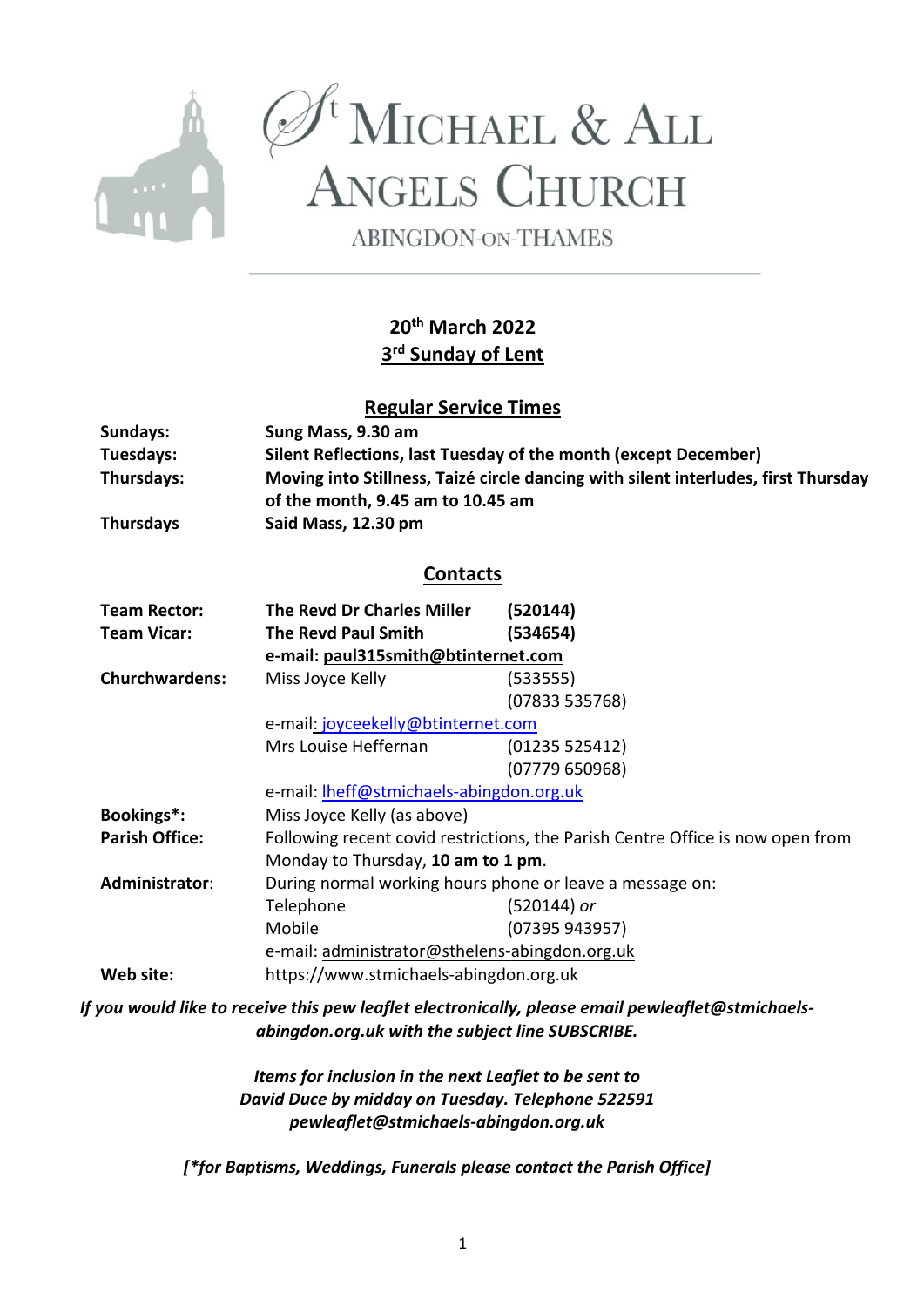#### Dear Friends

### **'Signs of Hope'? – Bridges of Hope**

In her chapter 'Bridges of Hope', Teresa White, suggests a variety of ways in which we can move from despair to hope. This may be through poetry, music, story, laughter, prayer or reflection. These are what she calls 'bridges of hope'. There are other ways too, of course, to find hope and feel the nearness of God. Today I want to draw attention to two of Teresa White's suggestions in the sermon: music and prayer. I plan to both look at them in their own right and make connections between them as we see how they provide the spiritual riches and resources we need for daily living.

This week, on **Thursday, at 7pm**, the Eucharist will be celebrated on the eve of the Feast of the Annunciation in St Helen's. On this important Feast in the church's year when we recall the visit of the Archangel to Mary, we are invited again to contemplate that by her 'Yes' to God, her obedience led to the Incarnation when God became flesh in Jesus. I would encourage you to come for this occasion for the whole parish. More details can be found below. Next **Sunday 27 March** is Mothering Sunday and we shall take a pause from the sermon series as we give thanks and pray for all mothers, living and departed and the welfare of all families; give thanks for Mary, the mother of Jesus and her role in the plan of salvation; and for the gift of mother church. Please also remember to put your clock forward so that we all arrive at church at the same time!

**Prayer for Ukraine**: Please do continue to make use of the Prayer Station at the Tabernacle where the Blessed Sacrament is reserved and spend some time to pause pray for peace, and light a candle. You may like to do this after you have received communion or before you leave church today. We pray through Christ the Prince of Peace that weapons may be laid down and those who wage war may turn from the paths of evil to ways of righteousness, justice and peace.

Finally, if you need directing to a charity to make donations to the humanitarian response to this war, and haven't made a contribution elsewhere, there are details and links in this pewleaflet.

With love and blessings

## *Father Paul*

**PARISH OFFICE** It transpires that the opening times shown in recent issues of the pew leaflet were wrong. The office is open from 10 am to 1 pm (not 3 pm as previously advertised), Monday to Thursday. The times have also been corrected on our website. *Editor*

**SERMONS DURING LENT** The context of the sermons will be based on the following chapters in Teresa White's book, *Hope and the Nearness of God*.

Sunday 20 March Lent 3: *Bridges of Hope* – Father Paul Sunday 27 March Lent 4: We take a break to celebrate Mothering Sunday – Mrs Beryl Clements Sunday 4 April Lent 5: *The Holy Spirit: Source of Hope* – Father Paul

**STATIONS OF THE CROSS** We will continue to walk the Stations of the Cross in St Michael's on Tuesday evenings 22 March and 5 April at 7.30 pm. On 29 March Silent Reflections will meet as usual. Stations of the Cross will be led by Fr Paul and others. Please enter church through the South Door.

**THE FEAST OF THE ANNUNCIATION** will be celebrated on the eve of the feast at **St Helen's Church**, Thursday, 24 March at 7 pm with a Sung Eucharist in the Lady Chapel and simple but festive refreshments afterward in the South Aisle.

**SILENT REFLECTIONS** will be on Tuesday 29 March at 7.30 pm. Entry will be through the North door (opposite Albert Park). Final prayers will be at 8.30 pm and refreshments will be available. Sue Sheppy will be providing materials on the theme: *To be a Pilgrim*. A copy will be emailed to all those on the Silent Reflections list, and made available on the *Prayer and Worship* Resources page of our website. Paper copies will be available in church. All are welcome. **LENT APPEAL 2022** We are continuing the tradition of fund-raising for our two nominated charities, *The Abingdon* 

*Bridge (TAB)* and *Hope for Youth in Zimbabwe*. Readers are invited to make donations to St Michaels' designated for the two charities. This could be done as one or more donations through Lent but before Palm Sunday. We have set a target of £1,000 to be divided equally between the two charities and hope to announce the sum raised on Easter Day. The most convenient way to donate is by bank transfer to: NatWest Bank, Account no: 61580376 Sort code: 600101, account name Abingdon Parochial Church Council St Michael's Church; please use the reference LENT 2022. Alternatively cheques made payable to 'Abingdon Parochial Church Council St Michael's Church' may be sent to The Treasurer, St Michael's Church, Parish Office, St Helen's Court, Abingdon OX14 5BS. Cash donations should be placed on the collection plate before Palm Sunday in an envelope clearly marked "LENT 2022" though if you could donate by other means this would be appreciated. *Father Paul and the DCC Standing Committee*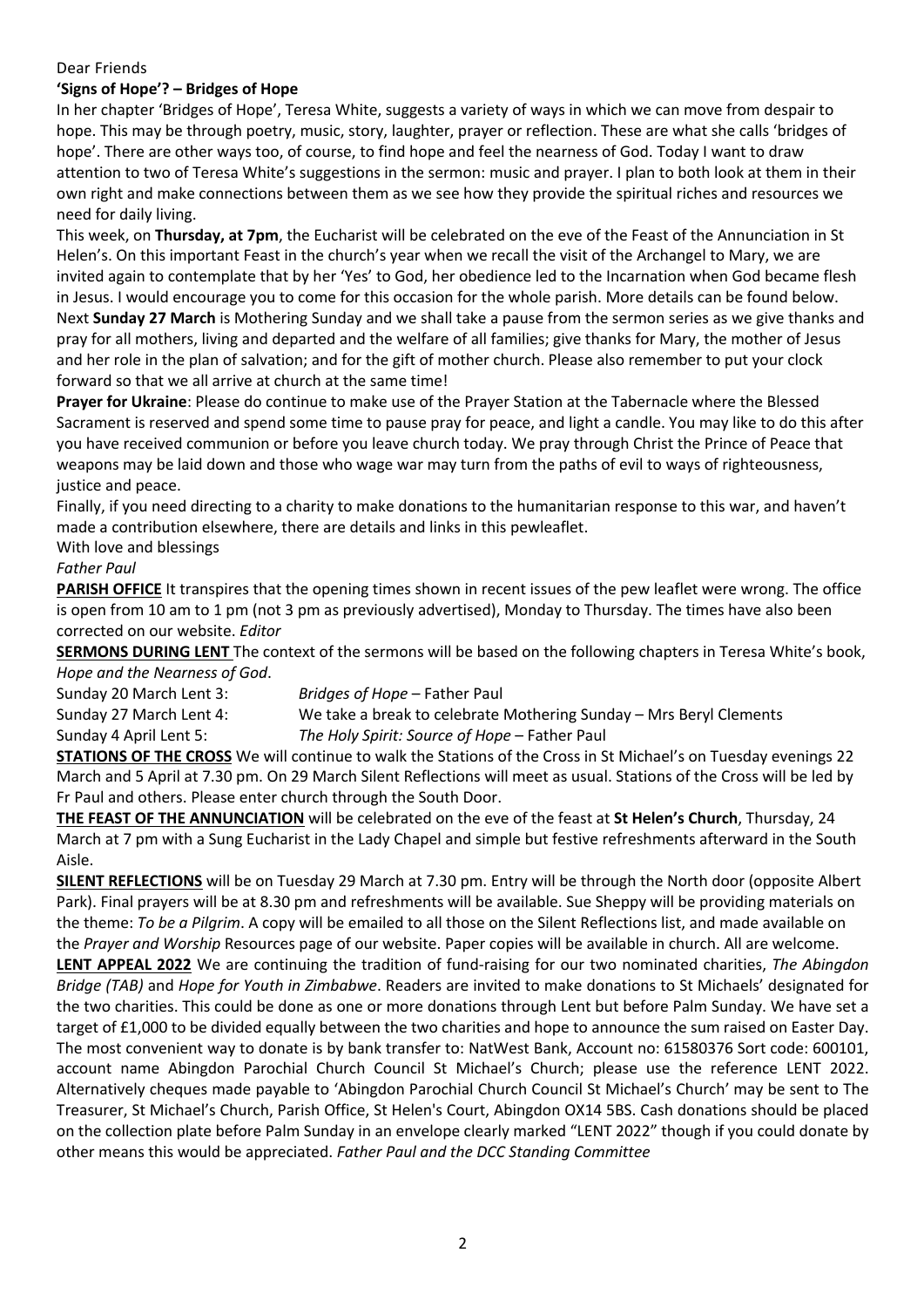**ELECTORAL ROLL REVISION** The date of the Annual Parochial Church Meeting has been set as 28 April 2021. On this basis, the Electoral Roll is being revised in the period Friday 11 March to Friday 1 April. The Electoral Roll is our official membership list, and you need to be on the Electoral Roll in order to be able to vote at the Annual Church Meeting.

If you are not already on the Electoral Roll and would like your name to be added, please complete the simple application form, available from Keith Bowman. Your name can be added to the Roll if you are baptised and aged 16 or over, and you satisfy some other simple conditions.

Please speak to Keith (01235 528962) if you have any questions about this. Would you also let him know if you have changed your name or address in the past year.

#### **SUNDAY WORSHIP AT ST HELEN'S CHURCH**

St Helen's will live-stream their 10.30 am Eucharist through Zoom**.** The Zoom link is available from the Parish Administrator. A recording of the sermon will be made available after the service on the Parish Resources page on the St Helen's web site https://www.abingdon-st-helens.org.uk/Parish/P\_resources.html

**EASTER FLOWERS** Donations are invited for Easter lilies and other flowers. Please contact Hilary Clare (525898, hilarymclare@gmail.com), or any Sunday after mass. Last day for giving will be Palm Sunday, 10 April.

**UKRAINE CRISIS APPEAL** Many charities have launched appeals to provide help in the humanitarian situation in Ukraine, including the British Red Cross, https://www.redcross.org.uk/ and UNHCR https://www.unrefugees.org.uk/. The Disasters Emergency Committee has also launched an appeal https://www.dec.org.uk/.

**QUESTIONS OF OUR TIMES WEBINARS:** The Christian Evidence Society is hosting a series of free webinars on science & faith on Tuesday evenings in March. For more details and links to book, visit https://christianevidence.org/ and click on 'New Questions of Our Times'. The final webinar in the series on Tuesday 22 March, ''Are we alone in the universe?' will be led by Dr Jennifer Wiseman, a senior astrophysicist at the NASA Goddard Space Flight Center, where she serves as the Senior Project Scientist for the Hubble Space Telescope.

**COME AND SEE** is a programme organised by the Diocese or anyone enquiring about faith, returning to faith after many years or moving to a new place in their faith in the disorientation of the pandemic. The 5-week programme starts in March. Individuals can register to receive short daily emails to reflect on, a weekly short film and contemplative exercises to try out each week. This year's programme, focuses on the Lord's Prayer. For more details see https://www.oxford.anglican.org/campaigns/come-and-see/come-and-see.php

Everyone who signs up for Come and See, including families, will receive a link to a film from Bishop Steven each Sunday during Lent. The daily emails are also available on-line at https://www.oxford.anglican.org/come-and-see/. Links to the weekly videos can also be found on that page under the appropriate Day.

**ABINGDON PASSION PLAY** are holding an event to raise money for their next play, *Gardeners Question Time*, to be held at Trinity Hall Conduit Rd Abingdon OX14 1DB on Saturday 26 March, tea and cake from 3.30 pm, questions from 4 pm to 5.30 pm. Tickets (£10) can be bought from The Bookstore The Precinct, or online from https://www.abingdonpassionplay.co.uk where more details can be found.

**CHRIST CHURCH CATHEDRAL CHAPTER HOUSE ART EXHIBITION** The newly refurbished Chapter House is hosting an art exhibition featuring 13 embroideries created by poet, artist and lawyer Dr Romola Parish. The exhibition, entitled 'Crying in the Silicon Wilderness: Meditations on Faith', will run for the duration of Lent. "A beautiful accompanying book with pictures of all the works, reflections and poetry by Romola, as well as thoughtfully-chosen extracts from the Bible, is available from the Visitor Centre Shop." The exhibition is open whenever the Chapter House is open. **THE MOTHERS' UNION IN OXFORD DIOCESE** is in urgent need of a treasurer. This part-time position requires a person with accountancy skills and would suit someone who is newly retired. For more information, please contact Rev. Louise Butler (Finance and Administration for Oxford MU), 07837-009730 finance@muoxford.org.uk.

**DOG WALKERS' CAFÉ** We are planning to run a Dog-Walkers' Cafe on Sunday mornings, 11-12, from the First Sunday after Easter (24 April) until the end of September. This will take place after mass outside the north door. We hope to raise money and to interact with the many people who use the Albert Park. Volunteers are needed to help with this, setting up, serving, clearing up, also baking (tray bakes for humans, dog treats for dogs!). The more people volunteer the less anyone will have to do. Please contact Hilary Clare (01235 525898, hilarymclare@gmail.com) if you would like to help.

**ANNUAL CHURCH MEETINGS** Our Annual District Church Meeting will be before Easter this year, on Monday 4 April at 7pm. We plan to hold this meeting in-person in church. The Annual Parochial Church Meeting will be on Thursday 28 April at 7pm at St Helen's, in the South Aisle.

**A CANDLE IN THE WINDOW** Contributions for the Easter edition which will be available by the start of Holy Week 10 April are now invited. Do please email ideas or contributions before 2 April to candle@abingdonparish.org.uk. Thanks. The March issue is available to download from https://www.abingdon-st-helens.org.uk/DNR/window.php where earlier issues may also be found. *Rob Rutherford*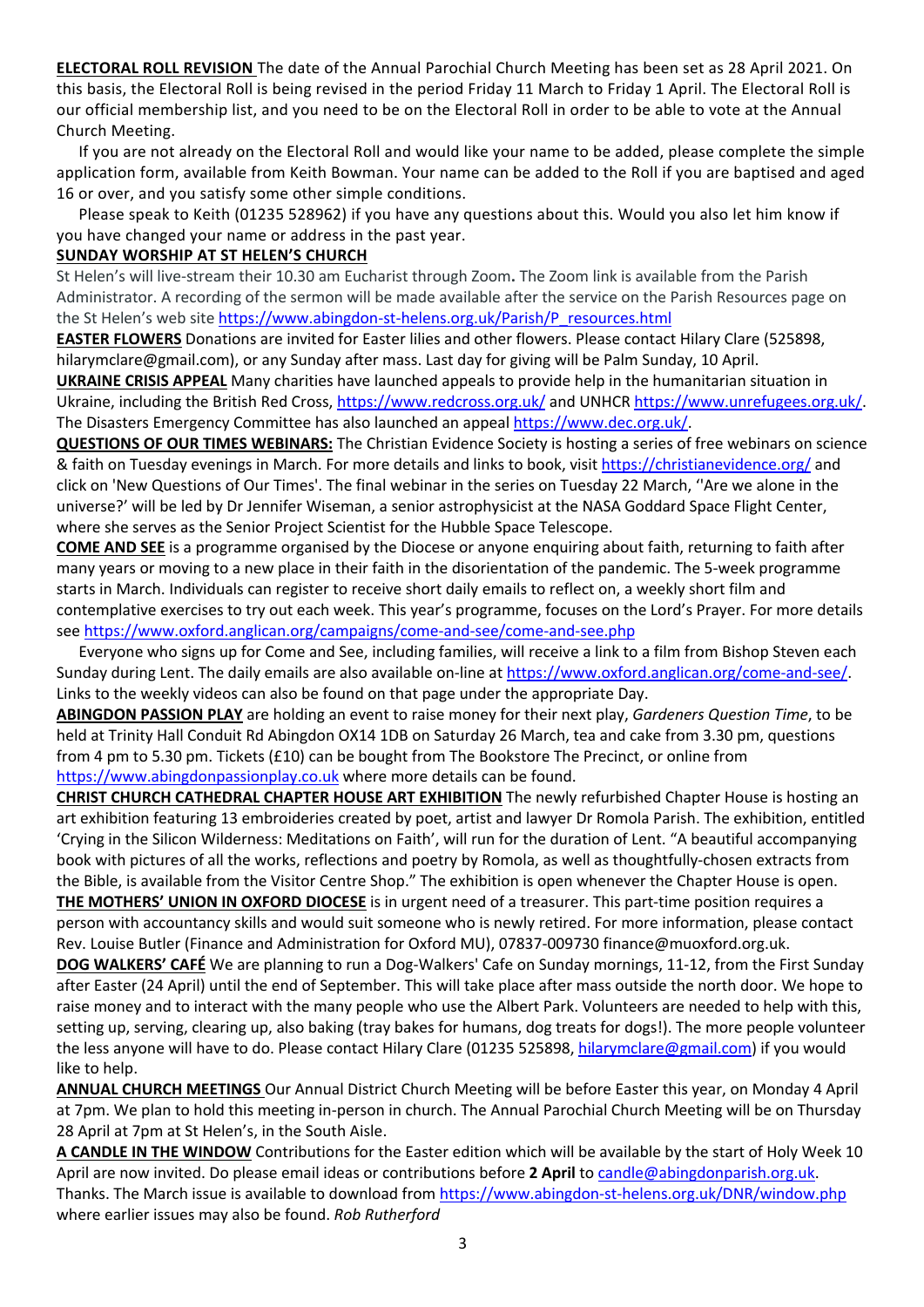#### **Worship**

**This Week** The celebrants and preachers for the next few Sundays are 20 March Fr Paul, 27 March Fr Paul/Mrs Beryl Clements, 3 April Fr Paul and 10 April (Palm Sunday), Fr Paul.

Friday is the 'Principal Feast' of the Annunciation of Our Lord to the Blessed Virgin Mary. Commemorations include Monday: Thomas Cranmer, archbishop, Reformation martyr, 1556; Thursday: Walter Hilton, mystic, 1396, Paul Couturier, priest, ecumenist, 1953, Oscar Romero, archbishop, martyr, 1980; Saturday: Harriet Monsell, (co-) founder of the Community of St John the Baptist (the Clewer Sisters), 1883.

**Ukraine** We are encouraged by Fr Paul to light a candle by the reserved sacrament and pray the prayer for Ukraine from Archbishop's Justin and Stephen. The prayer, which can be used at any time, is reproduced below.

God of peace and justice, we pray for the people of Ukraine today.

We pray for peace and the laying down of weapons.

We pray for all those who fear for tomorrow, that your Spirit of comfort would draw near to them.

We pray for those with power over war or peace, for wisdom, discernment and compassion to guide their decisions.

Above all, we pray for all your precious children, at risk and in fear, that you would hold and protect them. We pray in the name of Jesus, the Prince of Peace. Amen.

From the website of the Society of St John the Baptist (USA):

Almighty God, kindle, we pray, in every heart the true love of peace, and guide with your wisdom those who take counsel for the nations of the earth, that in tranquility your dominion may increase until the earth is filled with the knowledge of your love; through Jesus Christ our Lord, who lives and reigns with you, in the unity of the Holy Spirit, one God, now and for ever. Amen. (*The Book of Common Prayer*)

Our *Prayer and Worship* resources page includes links to two resources recommended in the latest Diocesan news mailing, one to the Ukrainian Institute in London, the second to a page on the Diocesan web site on a Christian response to war.

**The Annunciation of Our Lord** Bradshaw and Johnson write in their book *The Origins of the Feasts, Fasts and Seasons in Early Christianity* that although there is a link between 25 December and 25 March, there is no evidence for 25 March being specifically a commemoration of the Annunciation until the middle of the sixth century in the Christian East and later in the Christian West. Constantinople has been credited with the origins in 550, though the Armenian Church never accepted 25 December date for the nativity and celebrated the annunciation on 6 April. It isn't clear which is the earlier tradition in the East.

Some readers will have seen, and been shocked by, a report on the local BBC News programme on 14 March of the burglary and ransacking of the Russian Orthodox Church of St Nicholas the Wonderworker in Oxford the previous weekend. Amongst the items stolen was the collection the church had made for the Orthodox appeal for Ukraine. There was an immediate response from the local community who raised £8000 for the church over the weekend. Leaving aside the complexities of relationships in the Orthodox Church, it is worth noting that Oxford has a second Russian Orthodox congregation worshipping with the Greek Orthodox congregation in the shared church in Canterbury Road. This Orthodox parish is the parish of the Annunciation. Archpriest Stephen Platt at St Nicholas' Church is also Secretary General of the Society of St Alban and St Sergius, which came into being in 1929, to promote contact and understanding between Anglicans and Orthodox and has strong links to the Canterbury Road church. This feast of the Annunciation is an opportunity for prayer for our brothers and sisters in the Orthodox churches, in Orthodox parishes in this country, not forgetting our brothers and sisters in the Ukranian Greek Catholic Church.

The extended preface for the Eucharistic Prayer for the feast of the Annunciation (Editor's emphasis):

It is indeed right and good, our duty and our salvation, always and everywhere to give you thanks, holy Father, almighty and eternal God, through Jesus Christ your Son our Lord.

We give you thanks and praise that the Virgin Mary heard with faith the message of the angel, and by the power of your Holy Spirit conceived and bore the Word made flesh.

*From the warmth of her womb to the stillness of the grave he shared our life in human form.*

*In him new light has dawned upon the world and you have become one with us that we might become one with you in your glorious kingdom*.

Therefore earth unites with heaven to sing a new song of praise; we too join with angels and archangels as they proclaim your glory without end:

**Harriet Monsell** was born in 1811. After the death of her husband, Charles Monsell (priest) she went to work in a penitentiary at Clewer near Windsor. With the guidance of the local vicar, Canon Thomas T. Carter, she was professed as a religious in 1852 and became the first Superior of the Community of St John the Baptist. The community grew rapidly and undertook a range of social work in a variety of locations, caring for orphans, running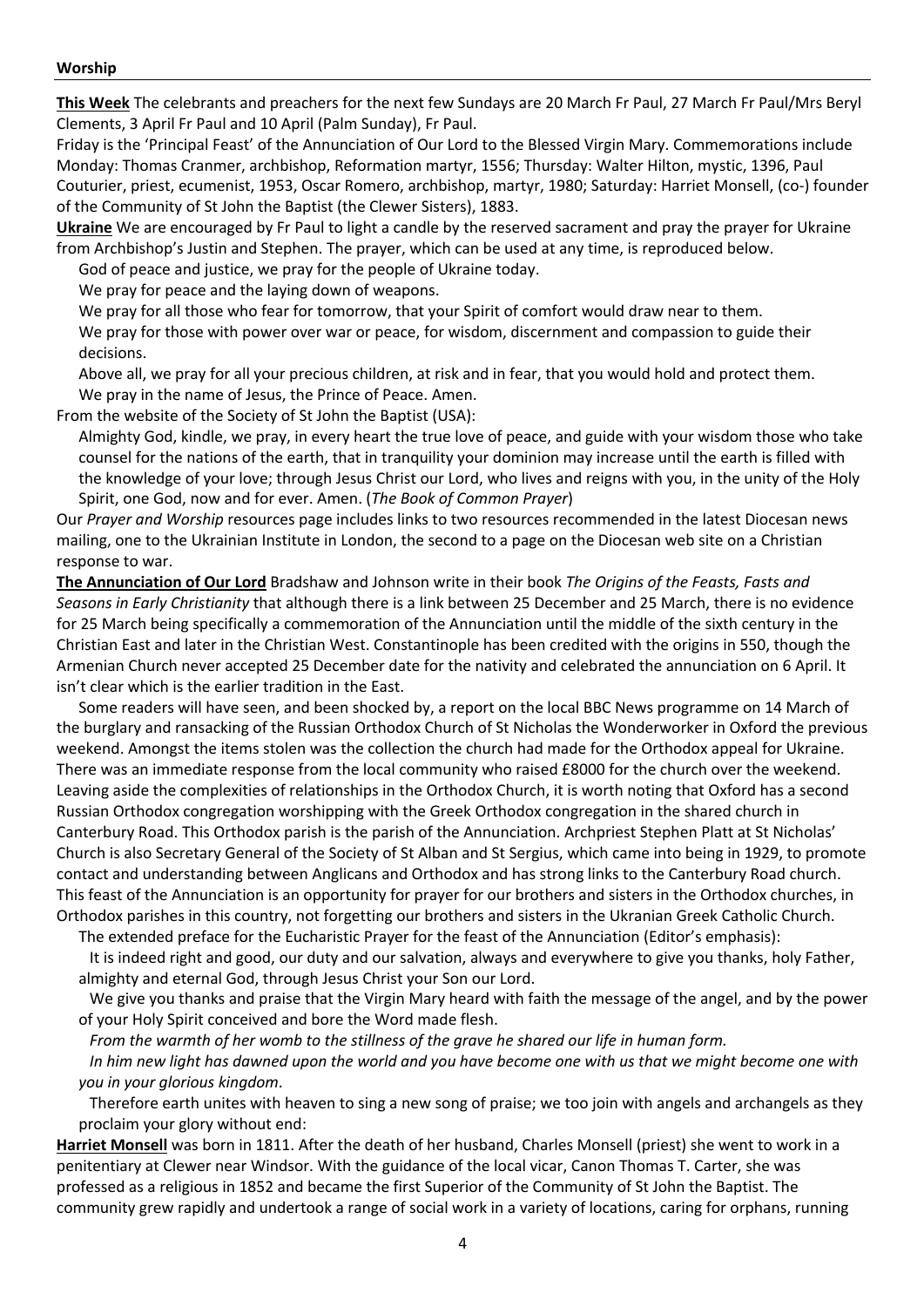schools and hospitals and mission houses in parishes with foundations in India and America. She died on Easter Day 1883. From *A Joyous Service* by Valerie Bonham:

The Community of St John the Baptist has the unique distinction of being founded after the work for which it became well known. Like many another great philanthropic endeavour the rescue work amongst 'fallen women' was not planned, but began because the need was there, and it seemed expedient to answer it. During the 1840s it had become a point of scandal that while there were a number of secular Penitentiaries for rescuing fallen women, the Established Church was doing nothing. … Thus was born the idea for a safe refuge for women, a 'House of Mercy'. The project was in part the brainchild of a clergyman T.T. Carter, but it only became a reality through the involvement of a recently widowed woman, Harriet Monsell. … On Ascension Day in 1851, Harriet [was] clothed as a Sister of Mercy, alone with a growing conviction that this was the call she had awaited. But in parallel there was Carter's growing conviction that *only* if the workers lived as Sisters of Mercy under a Rule would rescue work grow and prosper. … on St Andrew's Day, 30 November 1852, Harriet Monsell was professed in the presence of Samuel Wilberforce, Bishop of Oxford, and was installed as the first Superior of the Community of St John the Baptist.

In 2001, with numbers in sharp decline, the Sisters moved initially to Begbroke near Woodstock, then in 2012 they moved to the newly constructed Harriet Monsell House, on the campus of Ripon College Cuddesdon. In 2020 the remaining Sisters chose to move to St Mary's Convent and Nursing Home in Chiswick where they could have better access to company and medical care. St Mary's is run by the Anglican Sisters of St Margaret. There are links on our Prayer and Resources web page to the web sites of UK CSJB and also to CSJB in Mendam, New Jersey, USA. The Clewer Initiative is the national work of the Church of England to combat modern slavery, made possible through funding from the Clewer Sisters which will enable the work to continue to 2030.

#### **Please pray for:**

- Steven and Gavin our bishops, Justin, Archbishop of Canterbury;
- Her Majesty the Queen and all the royal family;
- the people of the Ukraine, for all seeking refuge and that peace and justice will prevail;
- enrichment through music, poetry, and prayer and that we may find 'Bridges of Hope';
- on the Feast of the Annunciation we may, like Mary, turn to God and say 'Yes' to his will for us;
- the suffering, all who mourn, the recently departed, and all whose year's mind falls at this time;
- people living Juniper Court, Kempster Close, Kensington Close and Kimber Road.

| <b>Sunday</b> | <b>Isaiah 55.1-9</b>      | Ps 63.1-9         | 1 Corinthians 10.1-13 | Luke 13.1-9       |
|---------------|---------------------------|-------------------|-----------------------|-------------------|
| <b>Mon</b>    | 2 Kings 5.1-15            | Ps 42.1-2; 43.1-4 |                       | Luke 4.24-30      |
| <b>Tues</b>   | Song of the Three 2.11-20 | Ps 25.3-10        |                       | Matthew 18.21-end |
| Wed           | Deuteronomy 4.1,5-9       | Ps 147.13-end     |                       | Matthew 5.17-19   |
| <b>Thur</b>   | Jeremiah 7.23-28          | Ps 95.1-2,6-end   |                       | Luke 11.14-23     |
| Fri           | Isaiah 7.10-14            | Ps 40.5-11        | Hebrews 10.4-10       | Luke 1.26-38      |
| Annunciation  |                           |                   |                       |                   |
| Saturday      | Hosea 5.15-6.6            | Ps 51.1-2,17-end  |                       | Luke 18.9-14      |

#### **Eucharistic Lectionary**

#### **Collect (Third Sunday of Lent)**

Almighty God, whose most dear Son went not up to joy but first he suffered pain, and entered not into glory before he was crucified: mercifully grant that we, walking in the way of the cross, may find it none other than the way of life and peace; through Jesus Christ your Son our Lord…

#### **Prayer after Communion (Third Sunday of Lent)**

Merciful Lord, grant your people grace to withstand the temptations of the world, the flesh and the devil, and with pure hearts and minds to follow you, the only God; through Jesus Christ our Lord.

# **Collect (Annunciation of Our Lord to the Blessed Virgin Mary)**

We beseech you, O Lord, pour your grace into our hearts, that as we have known the incarnation of your Son Jesus Christ by the message of an angel, so by his cross and passion we may be brought to the glory of his resurrection; through Jesus Christ your Son our Lord …

#### **Some On-line Resources for Worship**

*A Church Near You Live Streamed events https://www.achurchnearyou.com/live-stream/?tags=Live\_stream&diocese=27*